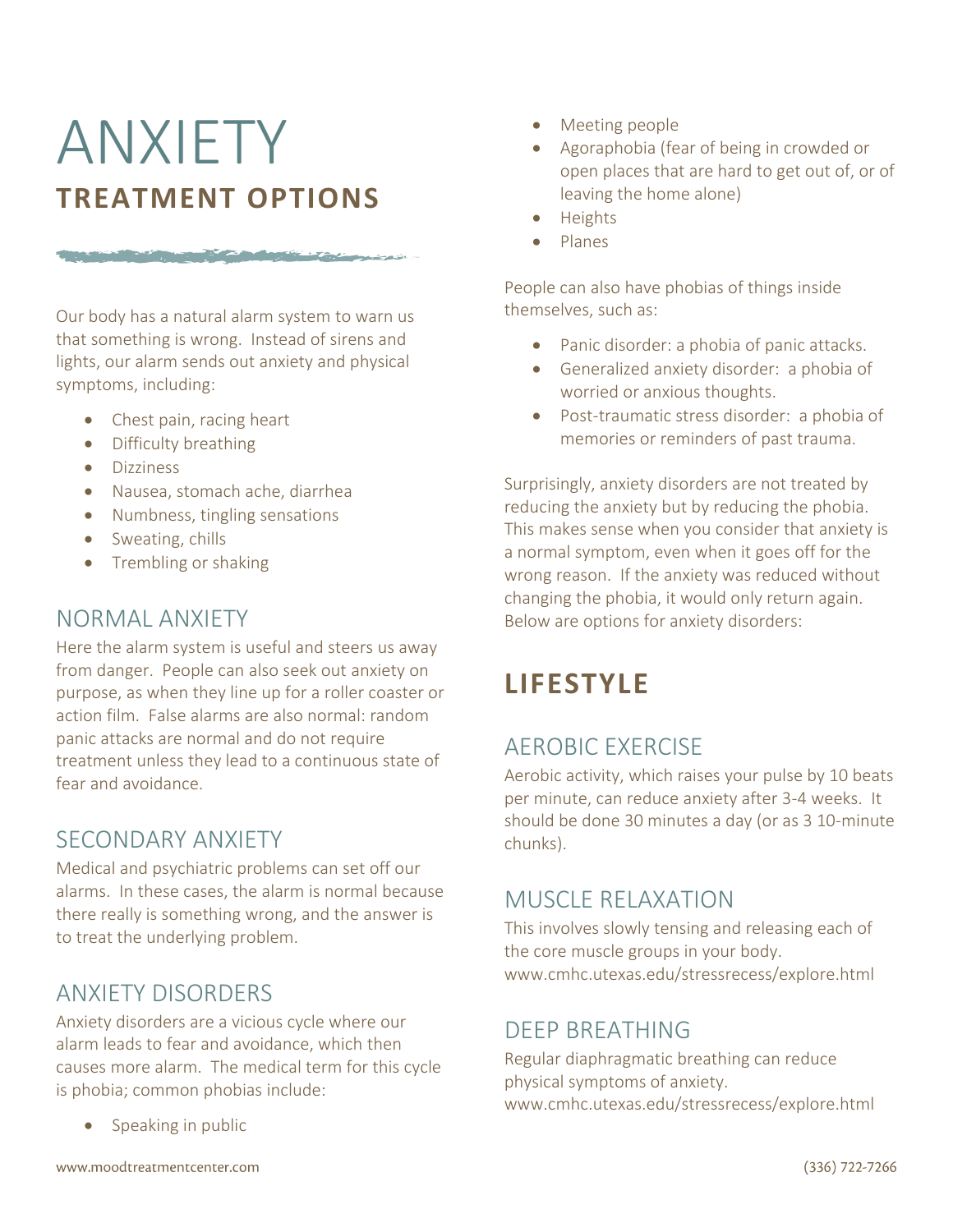### **MINDFULNESS**

This form of mental training can treat anxiety and change the brain when practiced daily. A free audio guide is on our website, and we also offer group and individual education in mindfulness: www.moodtreatmentcenter.com/mindfulness.htm

### **THERAPY**

### COGNITIVE BEHAVIORAL THERAPY

This therapy causes changes in the brain which can lead to a long-lasting recovery from anxiety disorders. The therapist helps you find ways to overcome the avoidance and worry that anxiety brings.

www.anxieties.com, ecouch.anu.edu.au Book: The Anxiety and Phobia Workbook, E Bourne

### ACCEPTANCE & COMMITMENT

This therapy helps people move beyond the inner struggle of anxiety so they can live more in line with their goals and values:

www.contextualscience.org/free\_videos Book: Get out of your mind & into your life, S Hayes

### THERAPIES FOR PTSD

Specialized therapies for PTSD help people restore the sense of safety and trust that trauma disrupted. People learn how to experience traumatic memories with less anxiety and more control. Examples include Cognitive Behavior Therapy (www.anxieties.com) and Eye Movement Desensitization Reprocessing (EMDR, www.emdria.org).

### SUPPORT GROUPS

Several local groups meet regularly to share information and support on living with depression. The Mental Health Association keeps a listing of meeting times:

www.triadmentalhealth.org

## **MEDICINE + THERAPY**

Therapy for anxiety brings about changes in the brain through regular exercises that you take on outside of session. Cycloserine is a medicine which enhances learning and can help the brain overcome anxiety when taken before such exercises. In contrast, some medications impair the ability to learn from these exercises, particularly benzodiazepines and alcohol.

# **MEDICINES**

### ANTIDEPRESSANTS

Certain antidepressants can gradually reduce anxiety over 3-4 weeks without causing addiction. **Serotonin agents:** fluoxetine (prozac), sertraline (zoloft), citalopram (celexa), escitalopram (lexapro), paroxetine (paxil), fluvoxamine (luvox), vortioxetine (brintellix), vilazodone (viibryd).

**Dual agents (SNRIs):** venlafaxine (effexor), desvenlafaxine (pristiq), duloxetine (cymbalta), milnacipran (savella).

**Tricyclics:** amitriptyline (elavil), clomipramine (anafranil), doxepin (sinequan), imipramine (tofranil),nortriptyline (pamelor), protriptyline (vivactil), trimipramine (sumontil), desipramine (norpramin). Tetracyclic versions: maprotiline, amoxapine.

**Other:** mirtazapine (remeron)

### BUSPIRONE (BUSPAR)

Treats multiple types of anxiety, non-addictive, well tolerated without weight gain or sexual side effects.

### PROPRANOLOL (INDERAL)

This blood pressure medicine reduces physical symptoms of anxiety such as tremor and racing heart. It can be taken as needed and is nonaddictive.